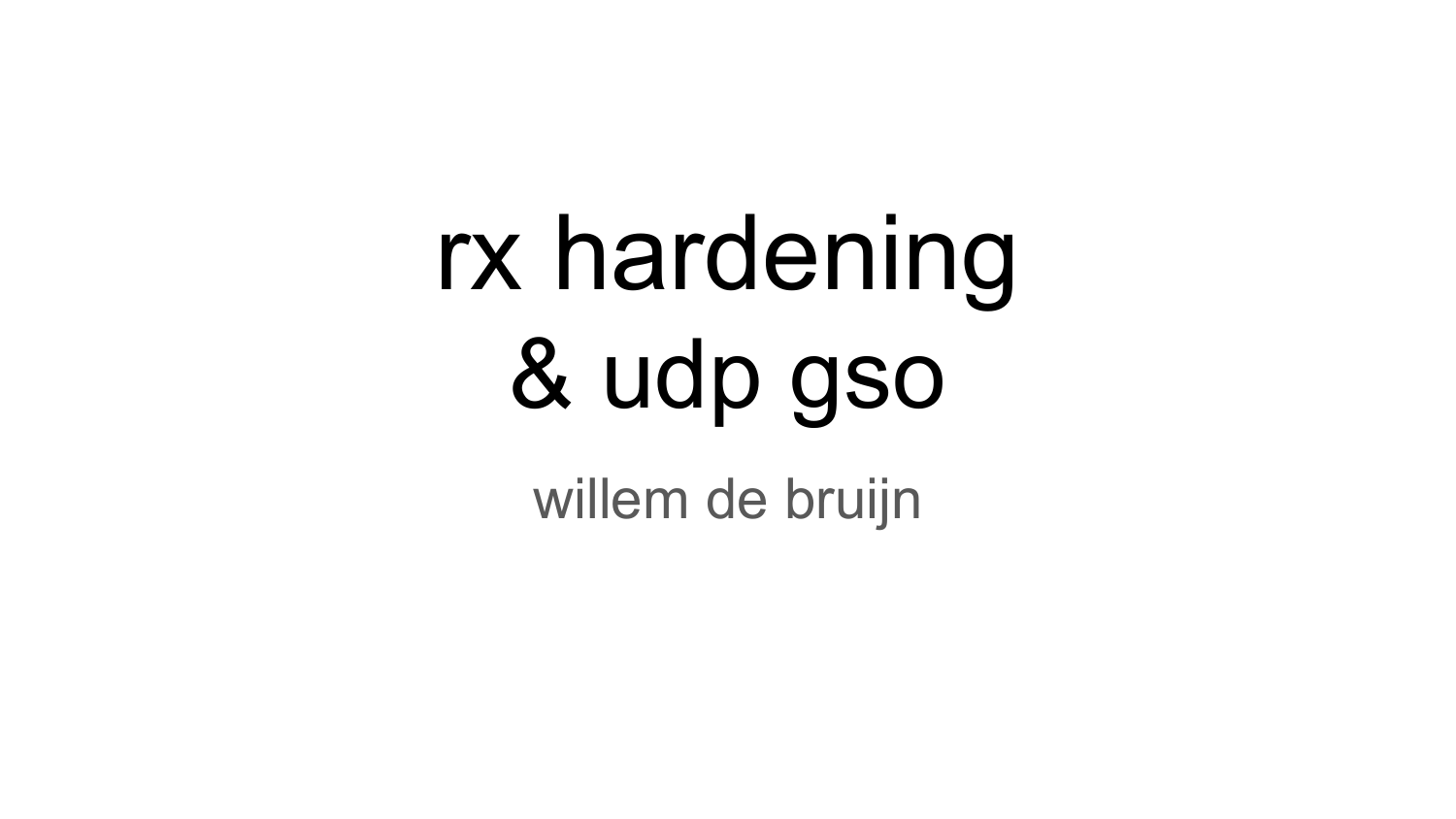# Network rx stack hardening

PoD

•  $[related (3x)]$ 

Local Priv

- CVE-2017-1000112: ufo overwrite skb\_shared\_info
- CVE-2017-1000111: packet reserve use-after-free
	- user namespaces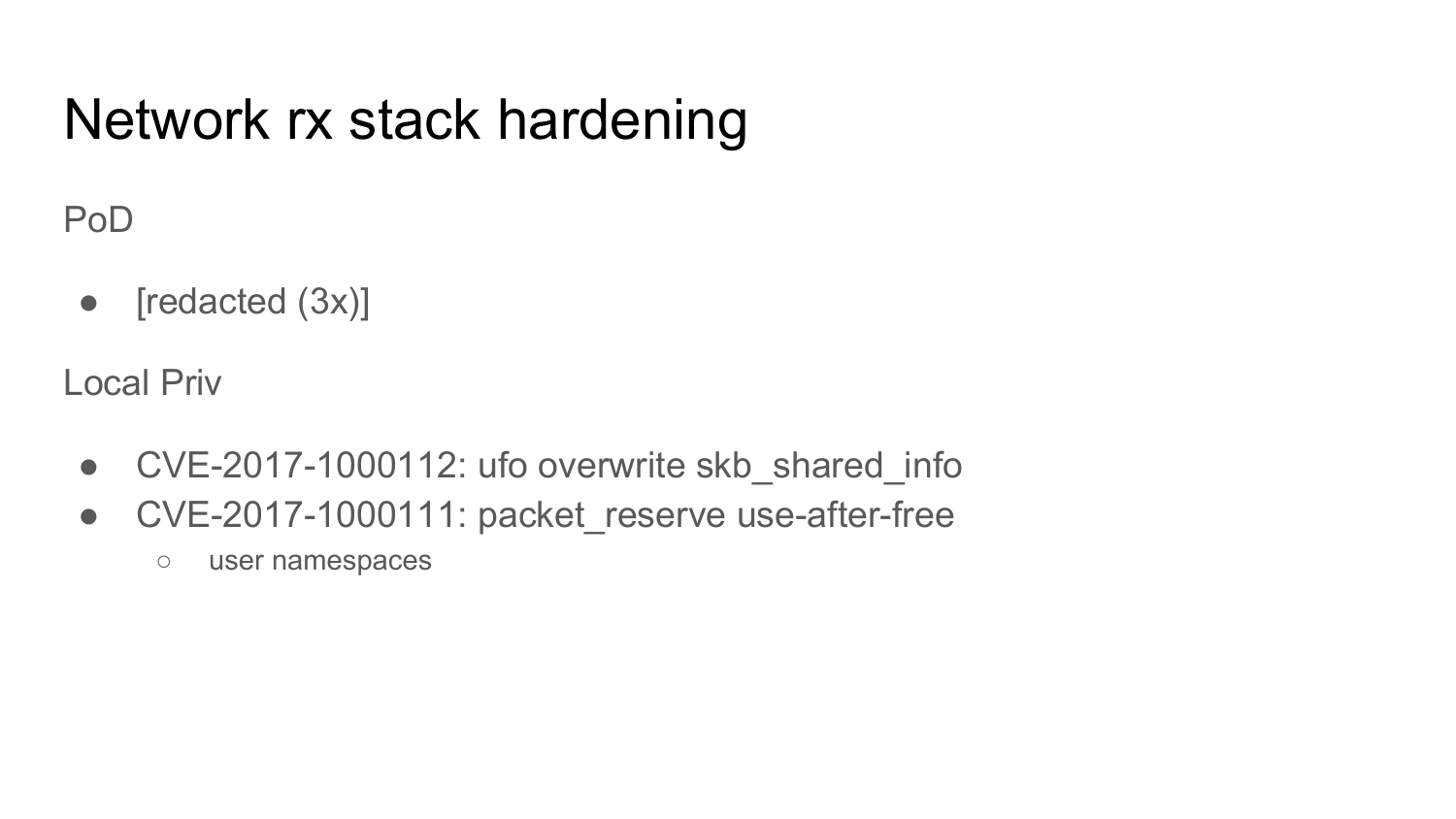# Network rx stack hardening

- Prevent
	- syzkaller
		- tun napi\_gro\_frags + eth\_get\_headlen
- Reduce attack surface
	- Flow dissector
	- GRO and frags
	- BUG\_ON
- Big red button
	- XDP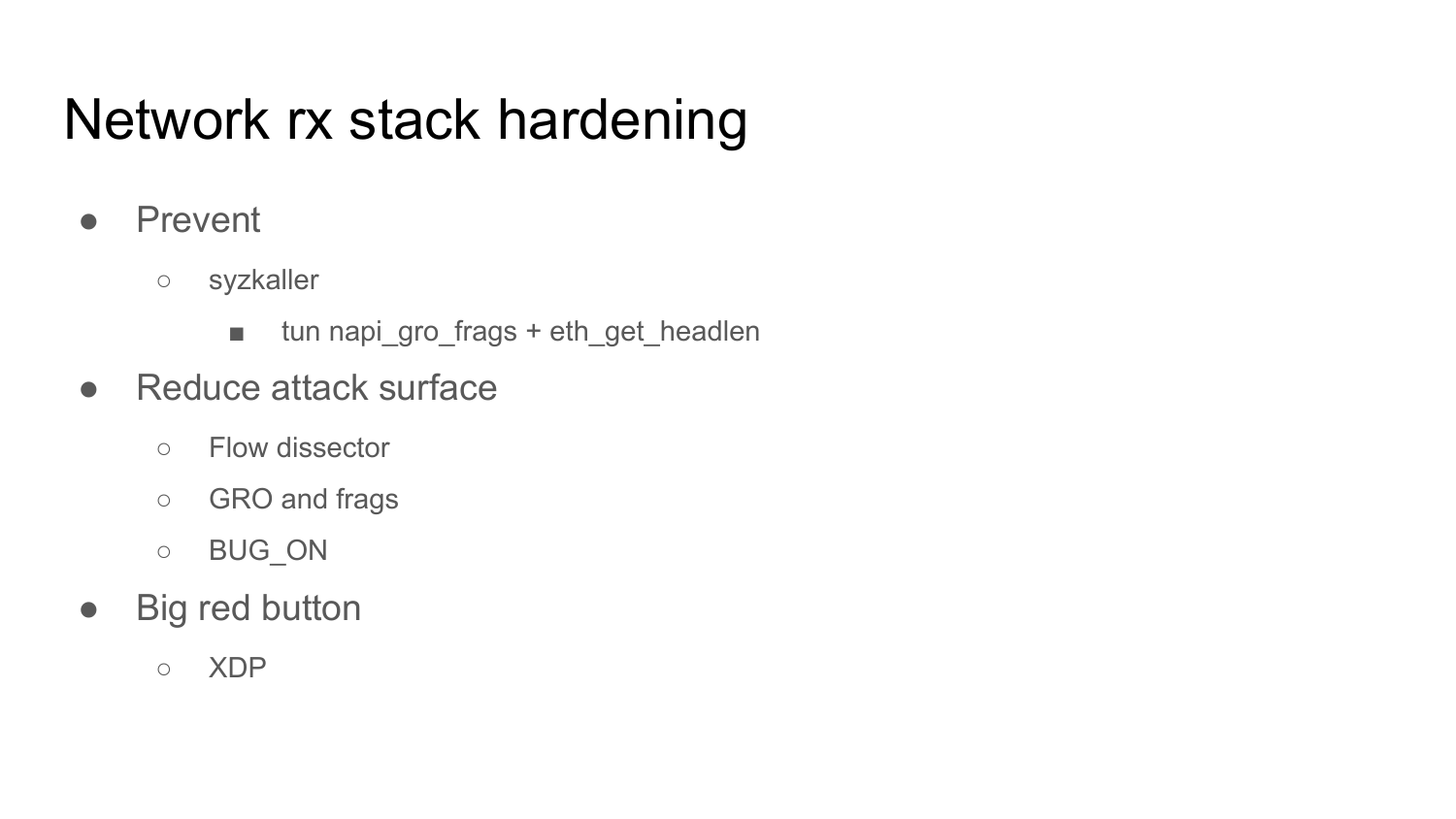# Flow dissector

- in rx stack, so under adversary ctrl
	- o eth get headlen
	- \_\_skb\_get\_hash
		- get\_rps\_cpu
		- packet fanout
		- tpacket\_v3
	- cls\_flower
- reduce attack surface
	- o FLOW DISSECTOR KEY ...
	- safe parser language
		- skb\_set\_hash from a BPF hook
			- $\bullet$  XDP? ...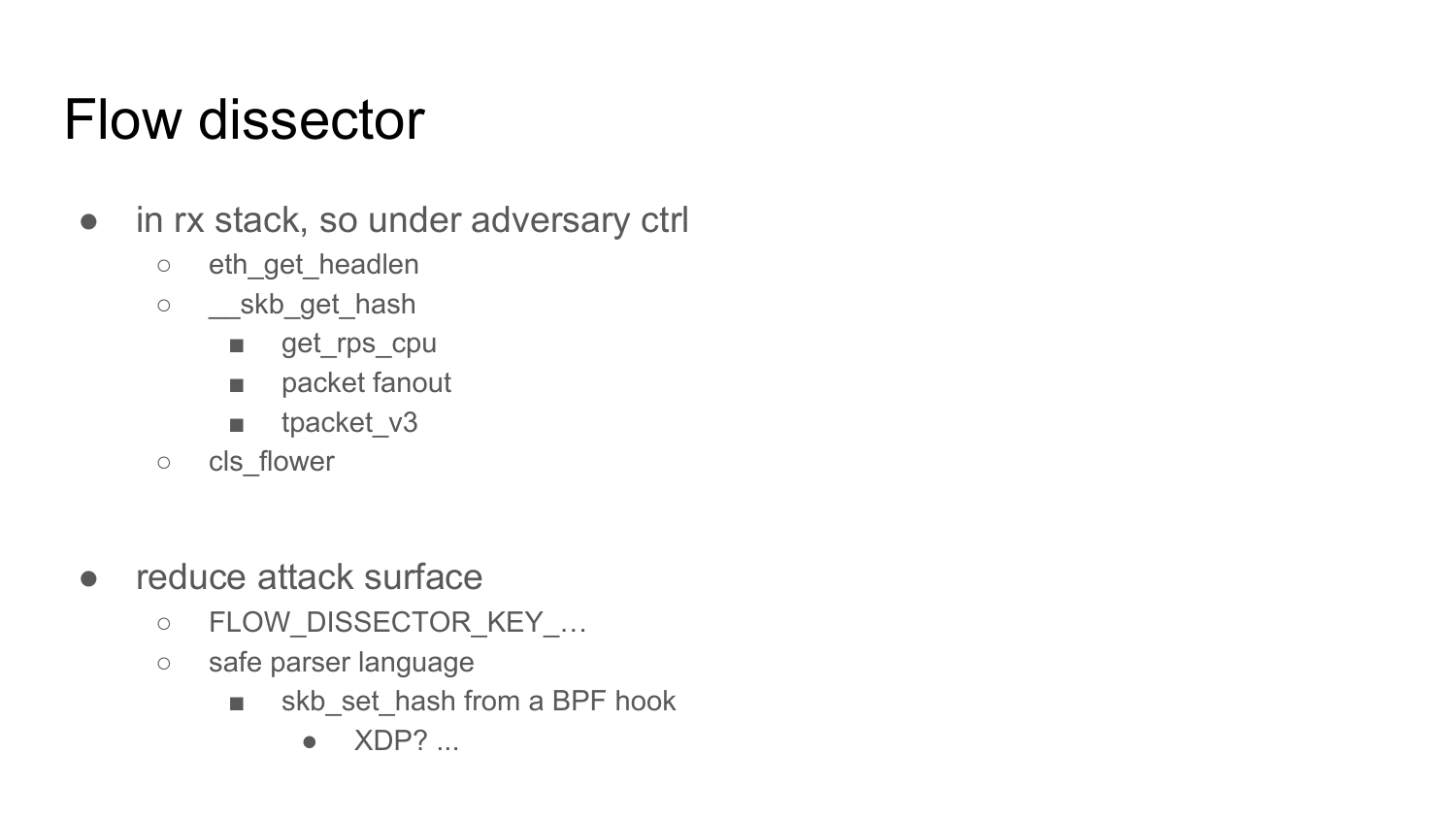### Flow dissector: XDP?

- extract {headlen, rxhash}
- $\bullet$  before GRO => run on each MSS
	- though skb->hash will make GRO fail faster (0b4cec8c2e87)

- $\bullet$  far-out: could have single  $FD + GRO$  pass?
	- $\circ$  for GRO, also extract {NAPI\_GRO\_CB(skb)->{count, last, ..}, gro\_result\_t}
		- napi\_gro\_skb: 20 fields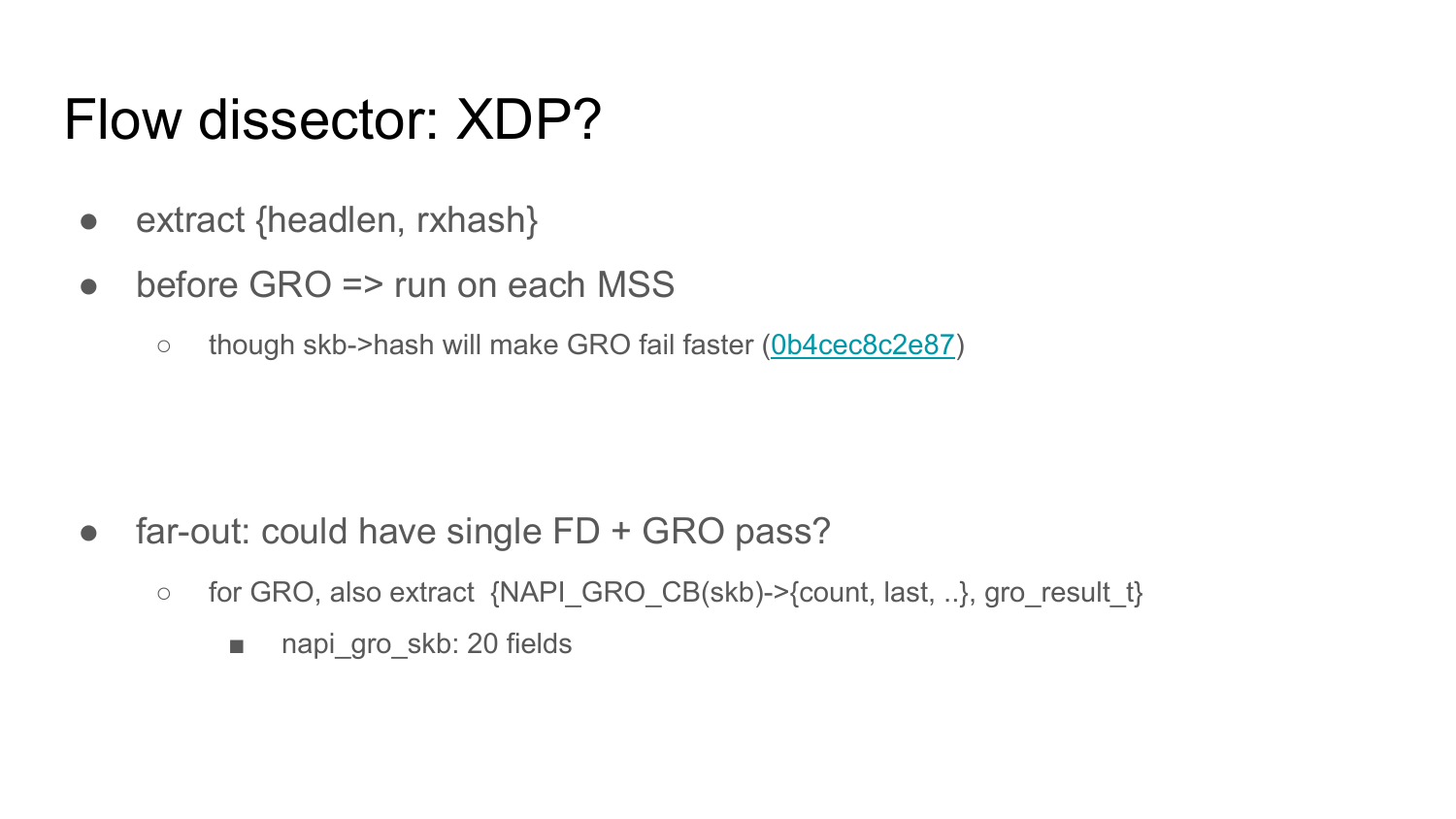# GRO and napi gro\_frags

- same approach: turn off rarely exercised edge cases
	- majority of traffic from small set of protocols
		- exclude extension headers, frags, ...
	- under administrator control
		- apply fix without reboot
		- modify parse graph (sysctl?)
			- else per-packet opt-out (XDP)
- dev add offload
	- $\circ$  {ip, ipv6, eth, vlan, mpls [um]c, nsh}
	- net\_offload.flags & INET6\_PROTO\_GSO\_EXTHDR
- inet[6] add offload
	- $\circ$  {tcp, udp, ipip/sit/.., esp, gre, sctp, v6 routing, v6 dstopts (, v6 nexthop)}
	- packet offload.priority < THRESHOLD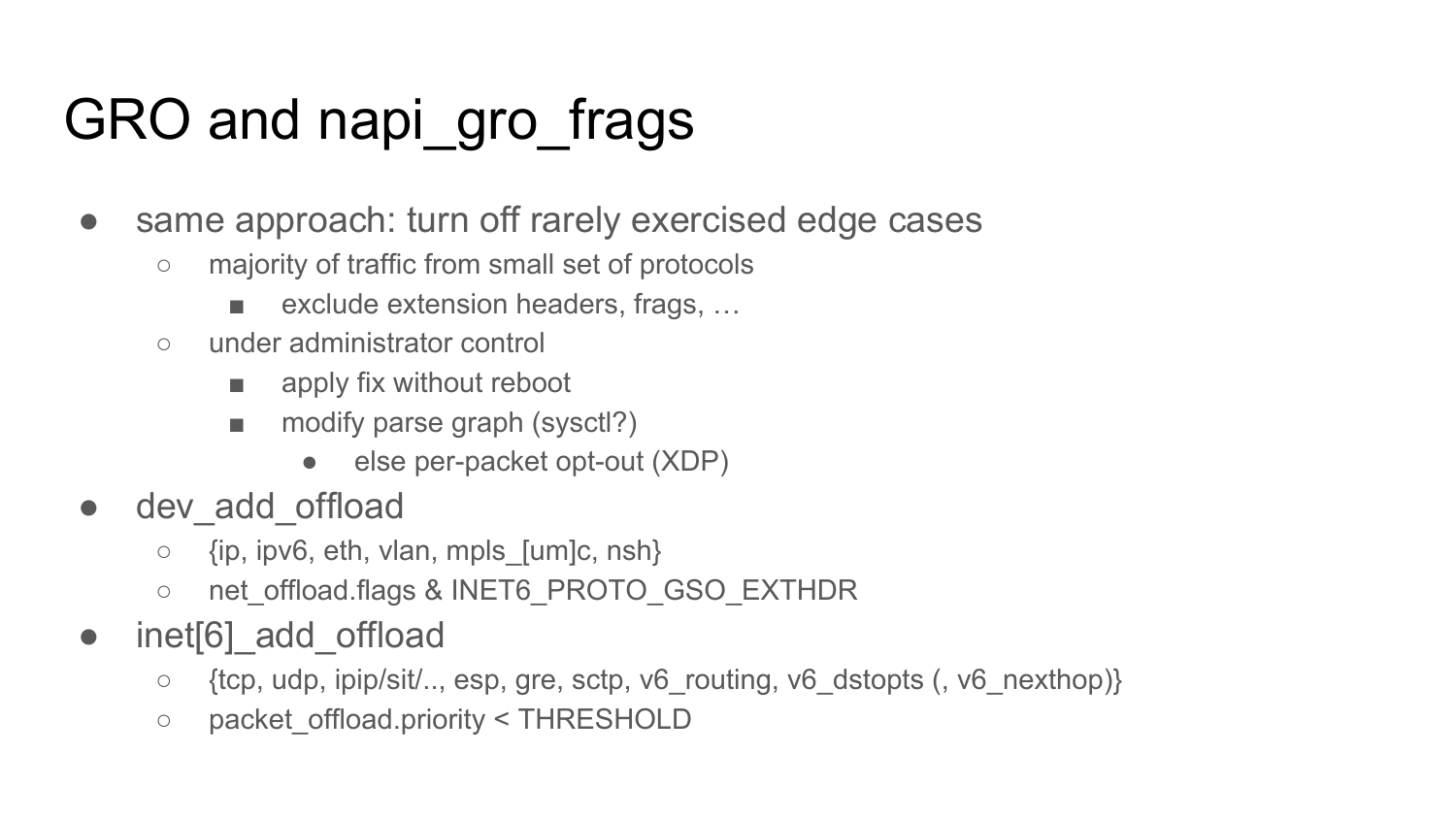# BUG\_ON

#### egrep -nrl '(\<BUG\>|\<BUG\_ON\>)'

- net: 810
	- net/core: 76
	- net/ipv4: 81
	- net/ipv6: 34

low hanging fruit: just a lot of drudgery work..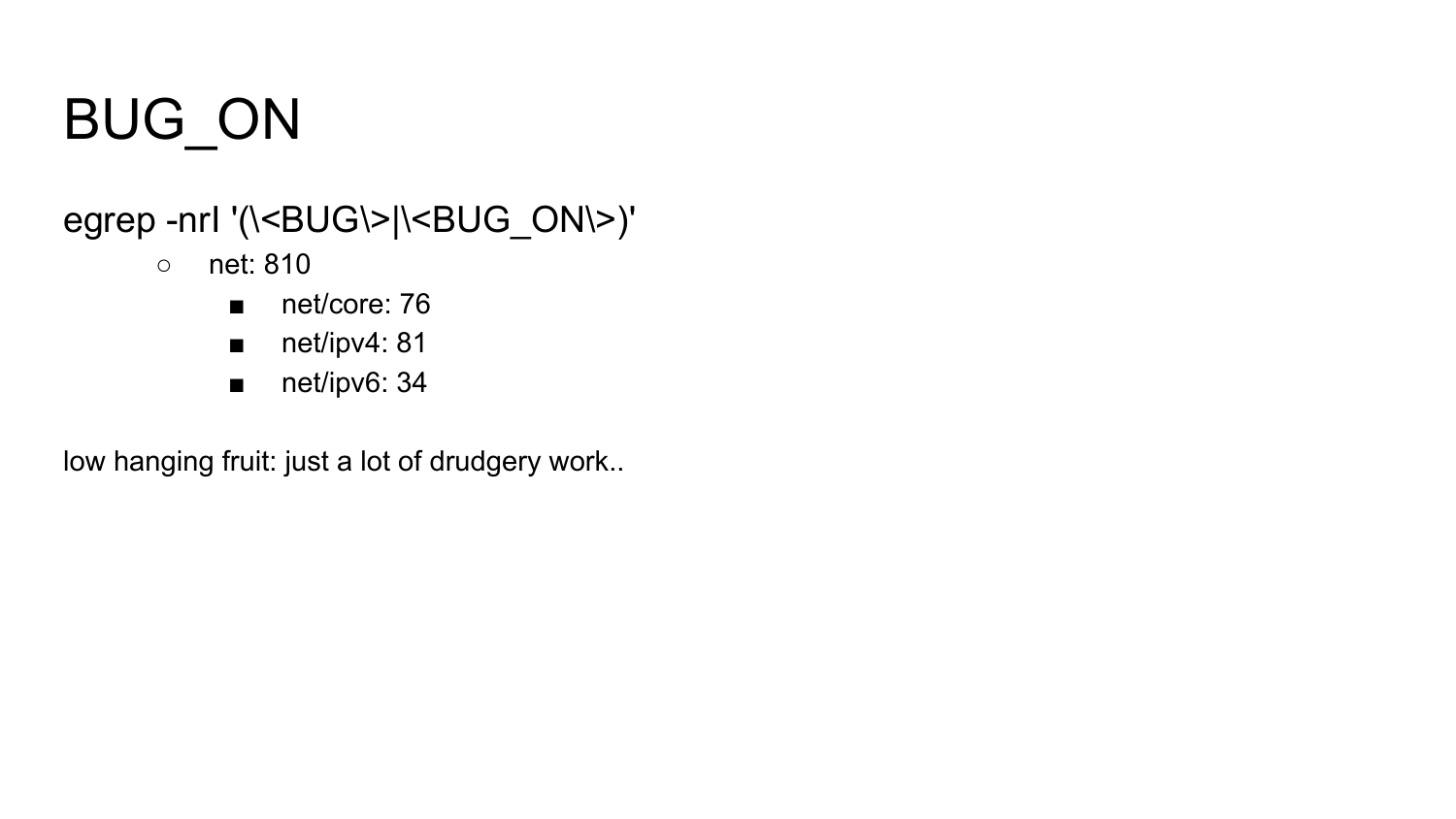# BUG ON: skb copy

```
/** 
 * skb copy - create private copy of an sk buff
 [..]
  * data to alter. Returns %NULL on failure or the pointer to the buffer
\lceil \ldots \rceilstruct sk buff *skb copy(const struct sk buff *skb, gfp t gfp mask)
{ 
 [..]
        if (!n)
                 return NULL;
```

```
 /* Set the data pointer */
skb reserve(n, headerlen);
 /* Set the tail pointer and length */
 skb_put(n, skb->len);
```
**BUG\_ON(skb\_copy\_bits(skb, -headerlen, n->head, headerlen + skb->len));**

```
copy skb header(n, skb);
 return n;
```

```
EXPORT SYMBOL(skb copy);
```
}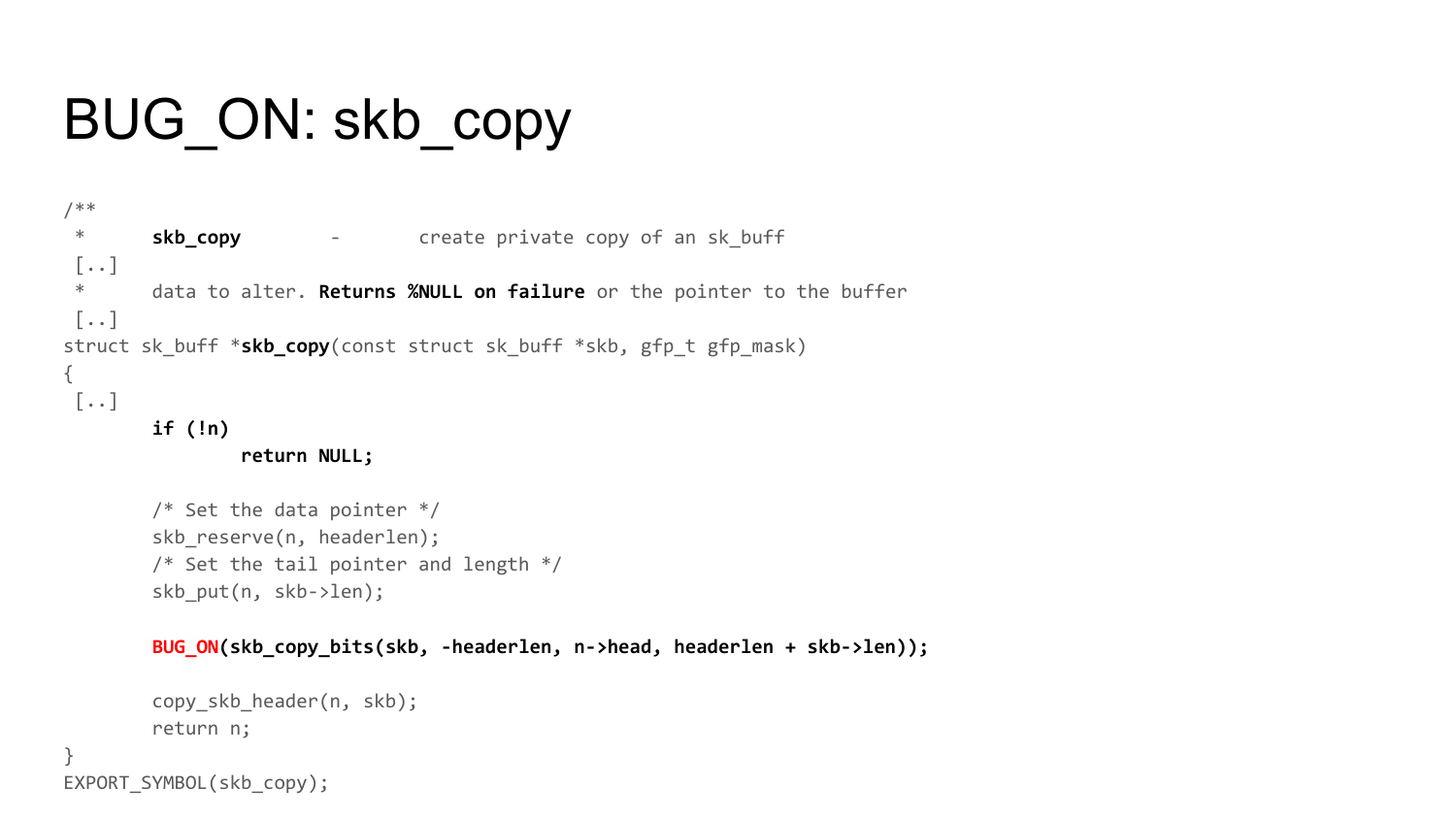# UDP GSO: motivation

QUIC: send multiple datagrams with same UDP header

```
# tcp
$ perf stat -a -C 4,5 -e cycles ./sendstream -4 -C 4 -D $DST -l 4 -t
 1123 MB/s 8991 msg/s 8991 calls/s
    5,759,912,562 cycles
```

```
# connected udp
$ perf stat -a -C 4,5 -e cycles ./sendstream -4 -C 4 -D $DST -l 4
 1142 MB/s 9141 msg/s 813549 calls/s
   15,884,155,703 cycles
```

```
# connectionless does: does NOT saturate link
$ perf stat -a -C 4,5 -e cycles ./sendstream -4 -C 4 -D $DST -l 4 -u
  940 MB/s 7527 msg/s 669903 calls/s
   16,426,226,536 cycles
```

```
# tcp with tso off gso off: does NOT saturate link either
$ perf stat -a -C 4,5 -e cycles ./sendstream -4 -C 4 -D $DST -l 4 -t
  887 MB/s 7100 msg/s 7100 calls/s
   16,865,336,172 cycles
```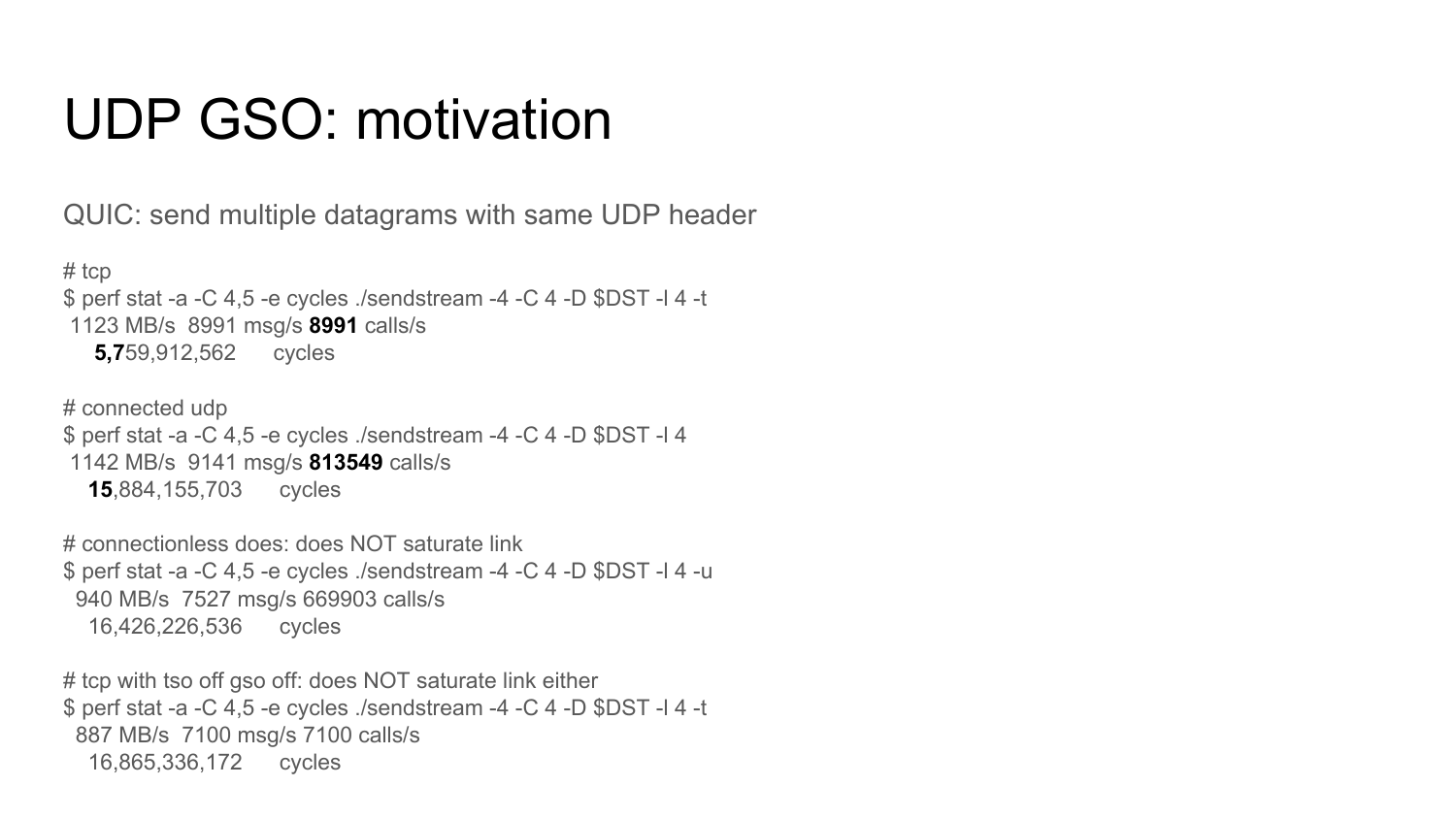### UDP GSO: benchmark

QUIC use-case: batch datagrams, replicate UDP header

```
# tcp
$ perf stat -a -C 4,5 -e cycles ./sendstream -4 -C 4 -D $DST -l 4 -t
 1123 MB/s 8991 msg/s 8991 calls/s
    5,759,912,562 cycles
```

```
# connected udp
$ perf stat -a -C 4,5 -e cycles ./sendstream -4 -C 4 -D $DST -l 4
 1142 MB/s 9141 msg/s 813549 calls/s
   15,884,155,703 cycles
```

```
# connected udp + gso *
$ perf stat -a -C 4,5 -e cycles ./sendstream -4 -C 4 -D $DST -l 4 -U -u
 1147 MB/s 9183 msg/s 27549 calls/s
   10,602,866,911 cycles
```
(\*) zero checksum in initial hack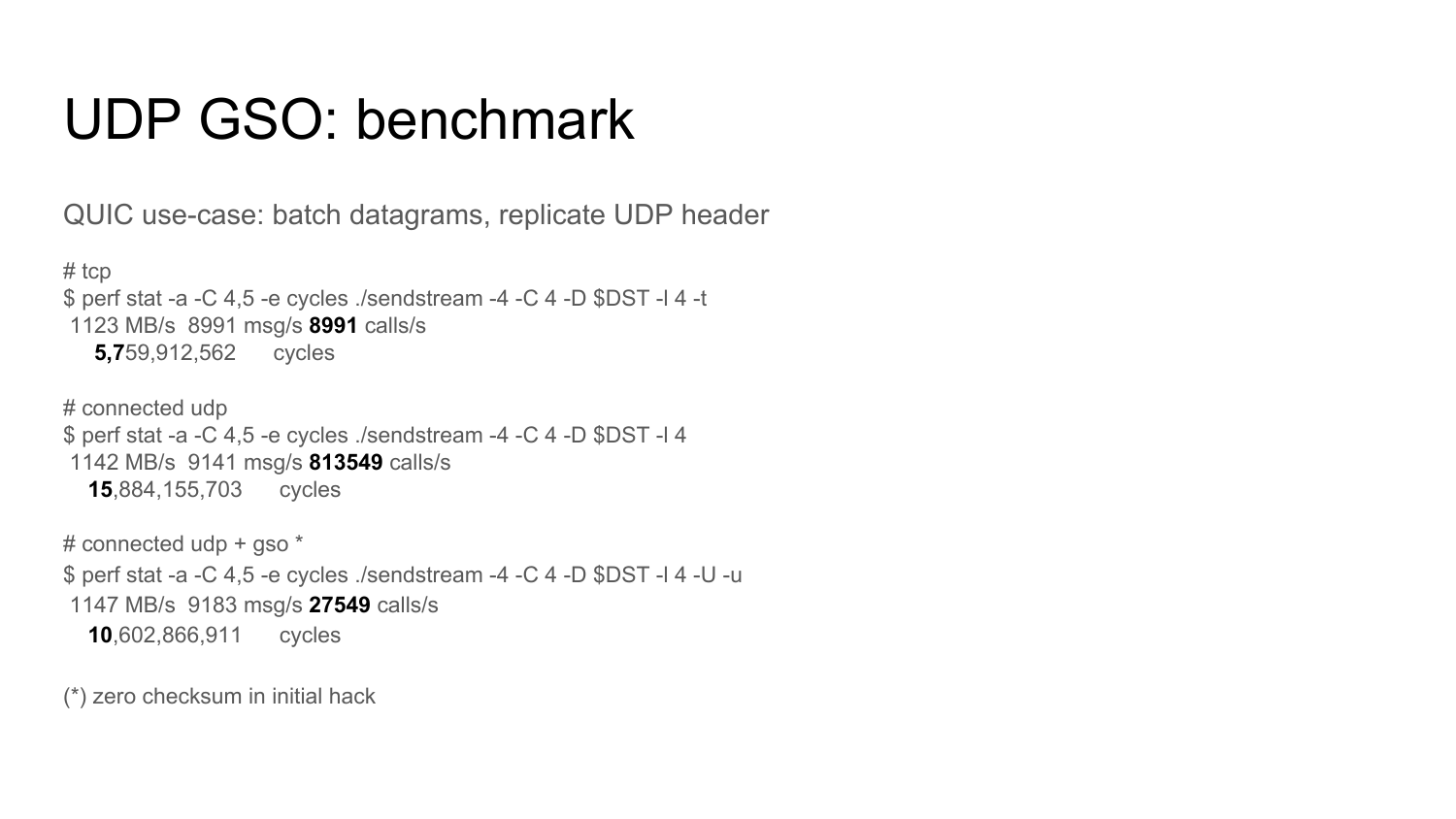# UDP GSO: design

- amortize packet traversal
	- xmit\_more
	- protocol stack
		- batching of individual expensive operations
			- skb\_set\_owner\_w call in sendmmsg
			- enqueue skb chain when qdisc lock held
		- simpler: segmentation offload
- GSO: write large packet of N segments (including L7 headers, evenly spaced)
	- proof-of-concept
		- **IP\_PMTUDISC\_INTERFACE** 
			- $\bullet$  builds  $>$  mtu
				- do not fragment locally
				- do not set DF bit
		- set gso\_{type, size}
	- needs better production API
		- setsockopt/cmsg gso\_size OR
		- infer from sendmmsg + MSG\_BATCH
			- SO\_BATCH (SO\_STRICT?)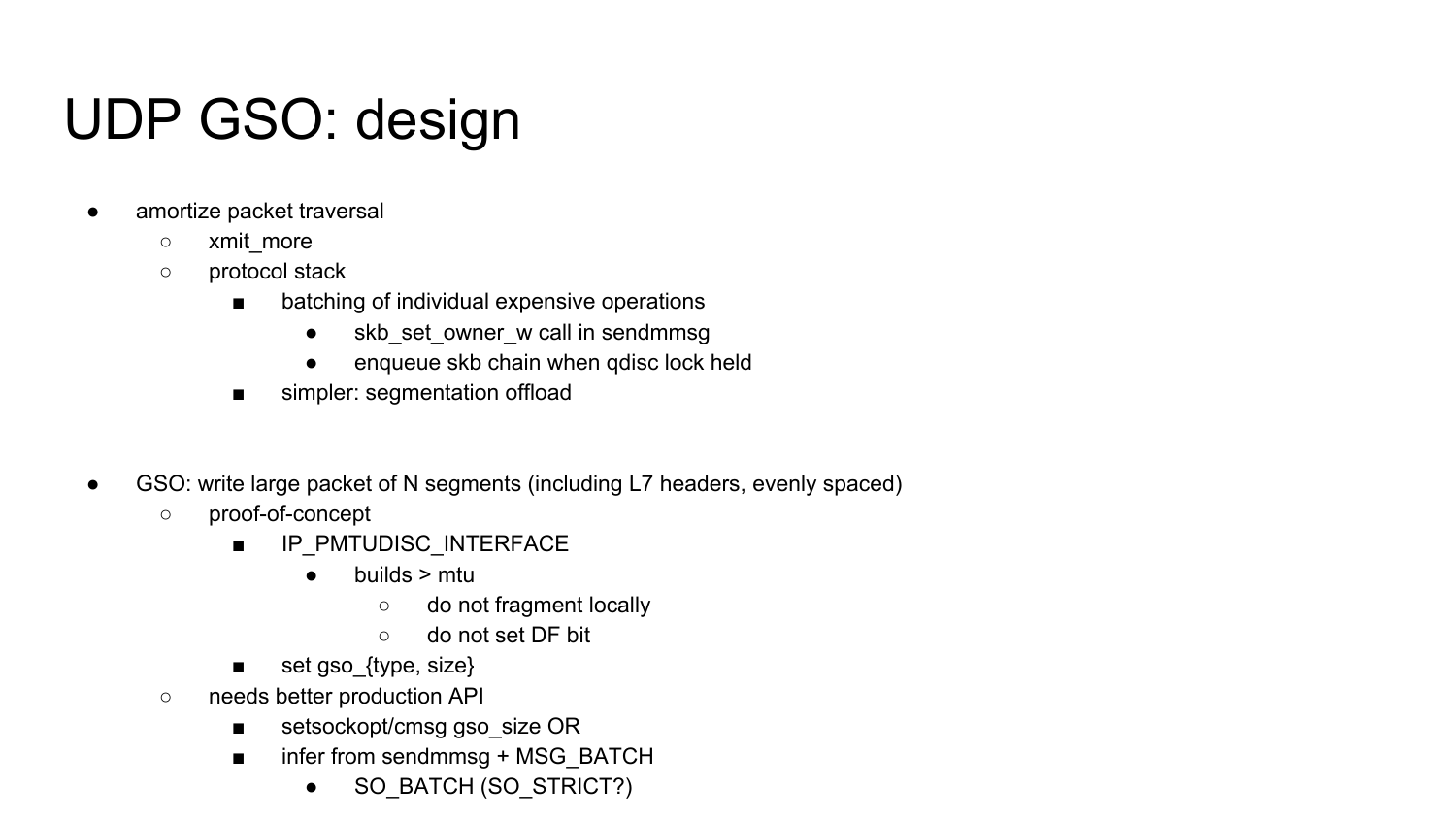# UDP GSO: zerocopy

remaining cost after gso:

#perf record -a -C 4,5 -e cycles /export/hda3/tmp/sendstream -4 -C 4 -D \$DST -l 4 -U -u

 36.10% perf [kernel.kallsyms] [k] **copy\_user\_generic\_string** 9.70% swapper [kernel.kallsyms] [k] bnx2x\_start\_xmit 4.01% swapper [kernel.kallsyms] [k] skb\_segment 1.76% perf [kernel.kallsyms] [k] \_\_ip\_append\_data.isra.48 1.67% swapper [kernel.kallsyms] [k] bnx2x\_free\_tx\_pkt 1.53% perf [kernel.kallsyms] [k] skb\_segment 1.50% perf [kernel.kallsyms] [k] bnx2x\_start\_xmit 1.38% swapper [kernel.kallsyms] [k] memcpy

With gso, MSG\_ZEROCOPY feasible for UDP.